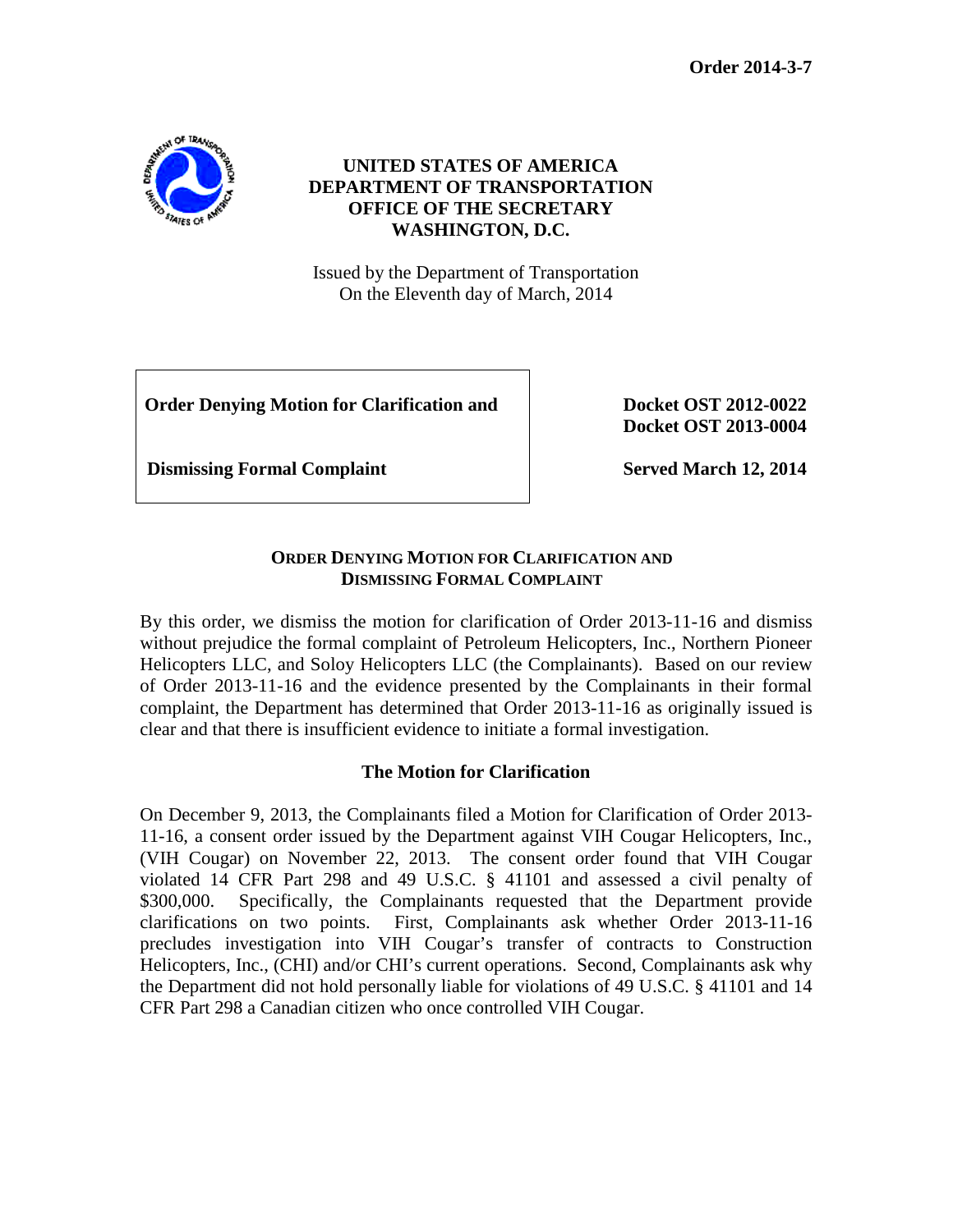#### **The Formal Complaint**

In addition, the Complainants requested in their Motion that the Department treat that filing as a formal request for an investigation into VIH Cougar's transfer of contracts to CHI and/or CHI's current operations.

The Complainants are entities that have participated in the Department's licensing proceedings relating to VIH Cougar, an entity from which they assert they have suffered illegal competition. In the formal complaint, the Complainants first summarize Order 2013-11-16 and then allege that the violations addressed in that order are continuing. According to the Complainants, VIH Cougar and CHI are evading Order 2013-11-16, as well as violating 14 CFR Part 298 and 49 U.S.C. § 41101, through subterfuge. The Complainants request that the Department conduct an investigation into VIH Cougar's transfer of contracts to CHI and/or CHI's current operations.

#### **Answer of VIH Cougar**

In its answer of December 13, 2013, VIH asserts that the language of Order 2013-11-16 is clear and unambiguous and therefore the Department should deny the Complainants' motion in its entirety. VIH Cougar notes that the settlement was carefully negotiated between it and the Department and asserts that the Complainants filed their Motion merely to express their dissatisfaction with the outcome of those negotiations. VIH Cougar further asserts that the Motion contains no valid basis for challenging the Department's findings that were outlined in Order 2013-11-16

#### **Decision**

The Department believes that Order 2013-11-16 is unambiguous on its face and clarification of that order is unnecessary. The order was the result of an investigation conducted in accordance with the Department's standard procedures, and deliberate negotiations between the named parties. The order took into account all of the available facts surrounding the matter. Therefore, the Department sees no need for the clarification requested by the Complainants.<sup>[1](#page-1-0)</sup>

With regard to allegations that CHI is being illegally controlled by a foreign citizen, the Department has no evidence of prohibited non-U.S. citizen involvement in the operation of CHI. The Complainants' Motion similarly contained no evidence of ongoing violations of Order 2013-11-16 or of the statutes and regulations cited therein. As such, the Department dismisses the Complainants' formal complaint filed in the captioned dockets.

<span id="page-1-0"></span><sup>&</sup>lt;sup>1</sup> The Department does note that, as with all consent orders, violations occurring after issuance of the order are not covered under the settlement agreement.